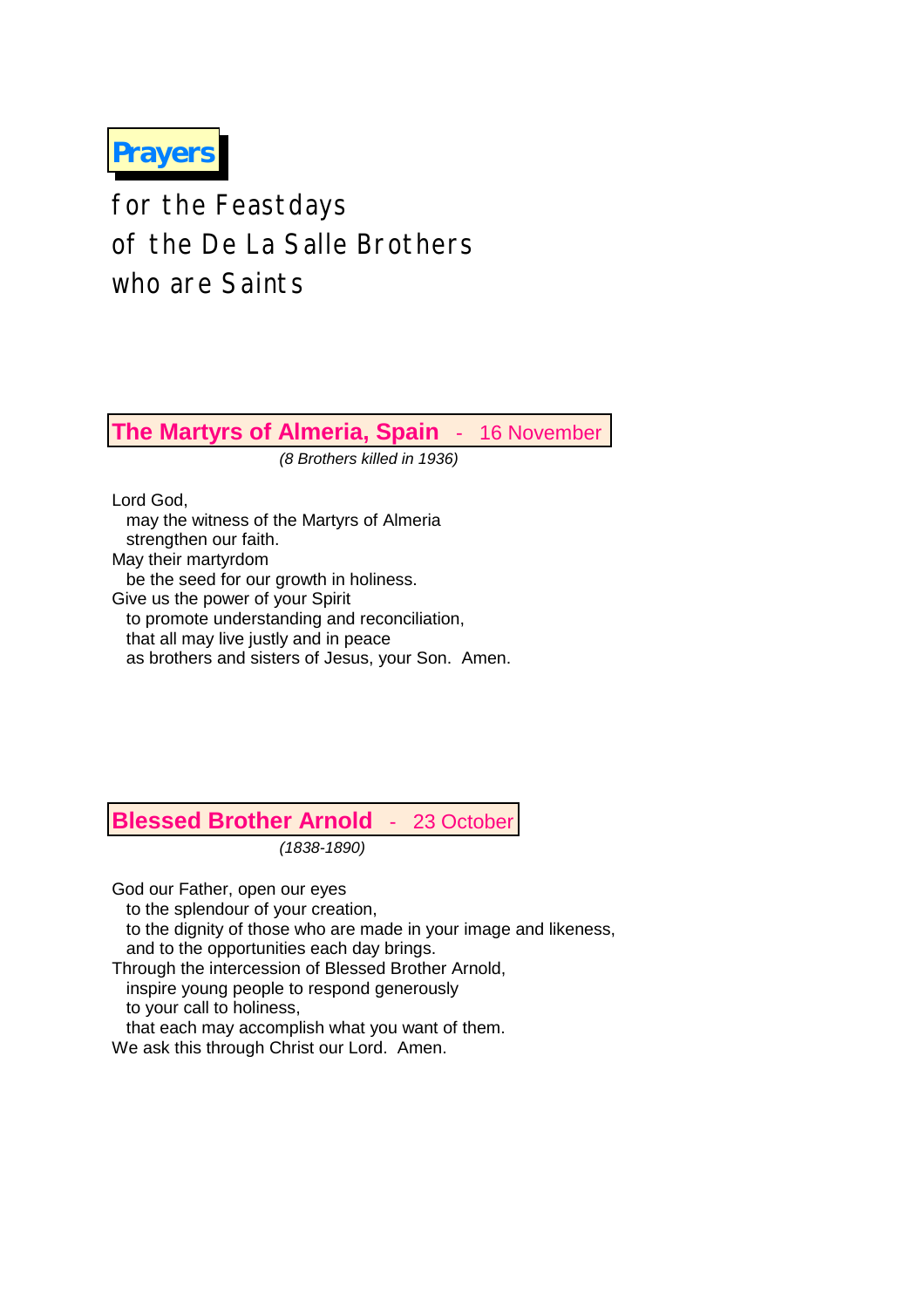## **Saint Benilde** - 29 January (or 13 August)

*(1805-1862)*

God our Father, inspire us by the example of Saint Benilde to follow Christ our Teacher. May we live joyfully in your love and grow in awareness of your presence in our lives each day. We ask this through Christ our Lord. Amen.

#### **Saint Jaime Hilario** - 18 January

*(martyred in 1937)*

God our Father,

 we honour Brother Jaime who willingly gave his life in joyful sacrifice, proud in the knowledge of who you called him to be. Inspire us with his living faith and vitality that we may hear your words addressed to us and be faithful messengers of the gospel of Jesus your Son, who lives and reigns with you and the Holy Spirit, one God, forever and ever. Amen.

## **Saint John Baptist De La Salle** *- 7 April (or mid-May)*

*(1651-1719: the Patron Saint of Teachers)* 

God, ever-faithful, we thank you for the gift to your Church of Saint John Baptist De La Salle. We pray that, like him, we may deepen our friendship with you

 and grow more aware of your presence in our lives each day. We ask this through Christ our Lord. Amen.



Saint John Baptist de La Salle Patron of Teachers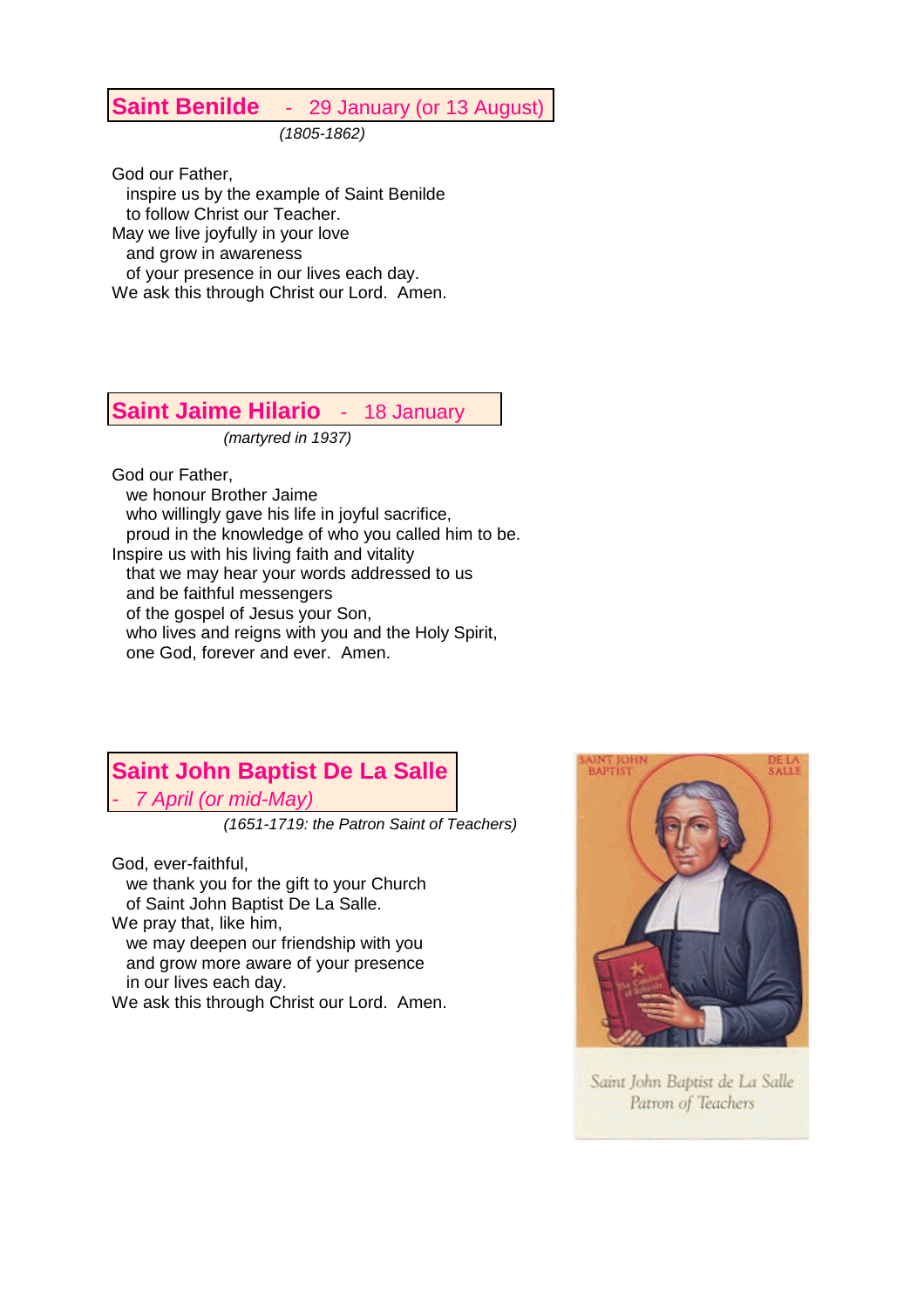## **Saint Miguel** - 9 February

*(1854-1910)*

Father, may the prayers and example of Saint Miguel help us to see what is praiseworthy in others and be of encouragement. Help us to discover your will for us and live simply in the ways of the gospel. We ask this through Christ our Lord. Amen.

**Saint Mutien-Marie** - 30 January *(1841-1917)*

Lord our God,

 may the life and witness of Brother Mutien inspire us to live more faithfully your call to walk in your presence and grow in holiness. Lead us to delight in the life you bring through all the circumstances in which you place us and with the people whom you entrust to us. Lead us to discover the simplicity of the gospel and be credible witnesses of your love, through Christ our Lord. Amen.

### **The Brother-Martyrs of the French Revolution** - 2 September

*(Brothers Léon, Roger, Solomon and Uldaric, martyred 1792-1794)*

God our Father, through the prayers of our Martyrs who bore faithful witness to the end of their lives, inspire us to give of ourselves in joyful sacrifice. Empower us with your Spirit that we may grow in wisdom and integrity of character and develop a true sense of values through following Christ our Lord. Amen.